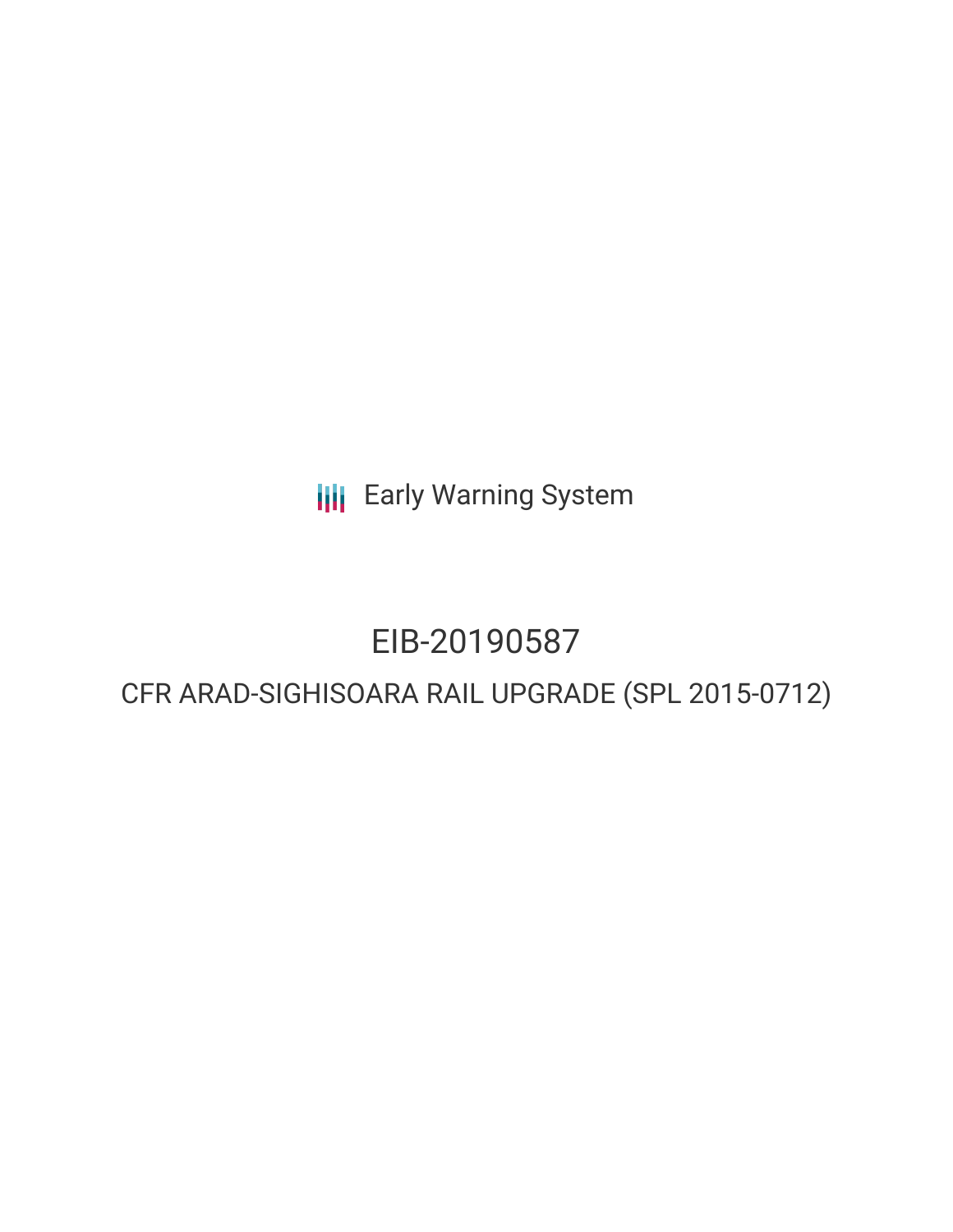## **Quick Facts**

| <b>Countries</b>              | Romania                                     |
|-------------------------------|---------------------------------------------|
| <b>Financial Institutions</b> | European Investment Bank (EIB)              |
| <b>Status</b>                 | Proposed                                    |
| <b>Bank Risk Rating</b>       | U                                           |
| <b>Borrower</b>               | COMPANIA NATIONALA DE CAI FERATE - CFR - SA |
| <b>Sectors</b>                | Transport                                   |
| <b>Investment Type(s)</b>     | Loan                                        |
| <b>Loan Amount (USD)</b>      | \$910.20 million                            |
| <b>Project Cost (USD)</b>     | \$3,688.46 million                          |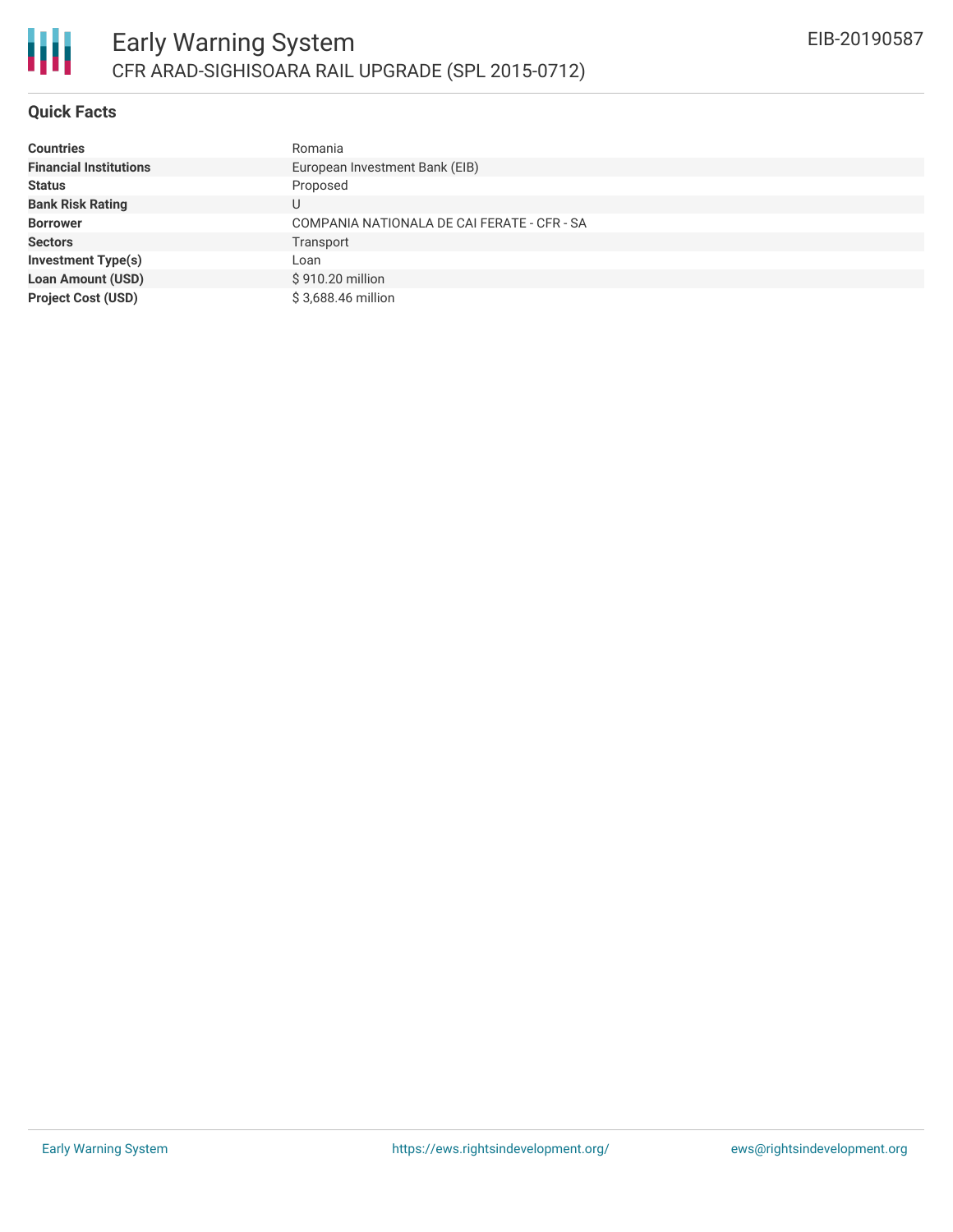

#### **Project Description**

The European Railway Traffic Management System (ERTMS) level 2 is being installed on the mixed traffic (passenger and freight) railway line, which includes an increase in maximum design speed (160 km/h for passenger trains and 120 km/h for freight trains), axle load, and maximum permissible train length. It is a 308 km of double track railway line between Arad (starting a few kilometers east of the main station) and Sighisoara on a line that leads to Bucharest and Constanta (Rhine-Danube Trans-European Transport Network (TEN-T) Corridor), about 30 kilometers east of the HU/RO border.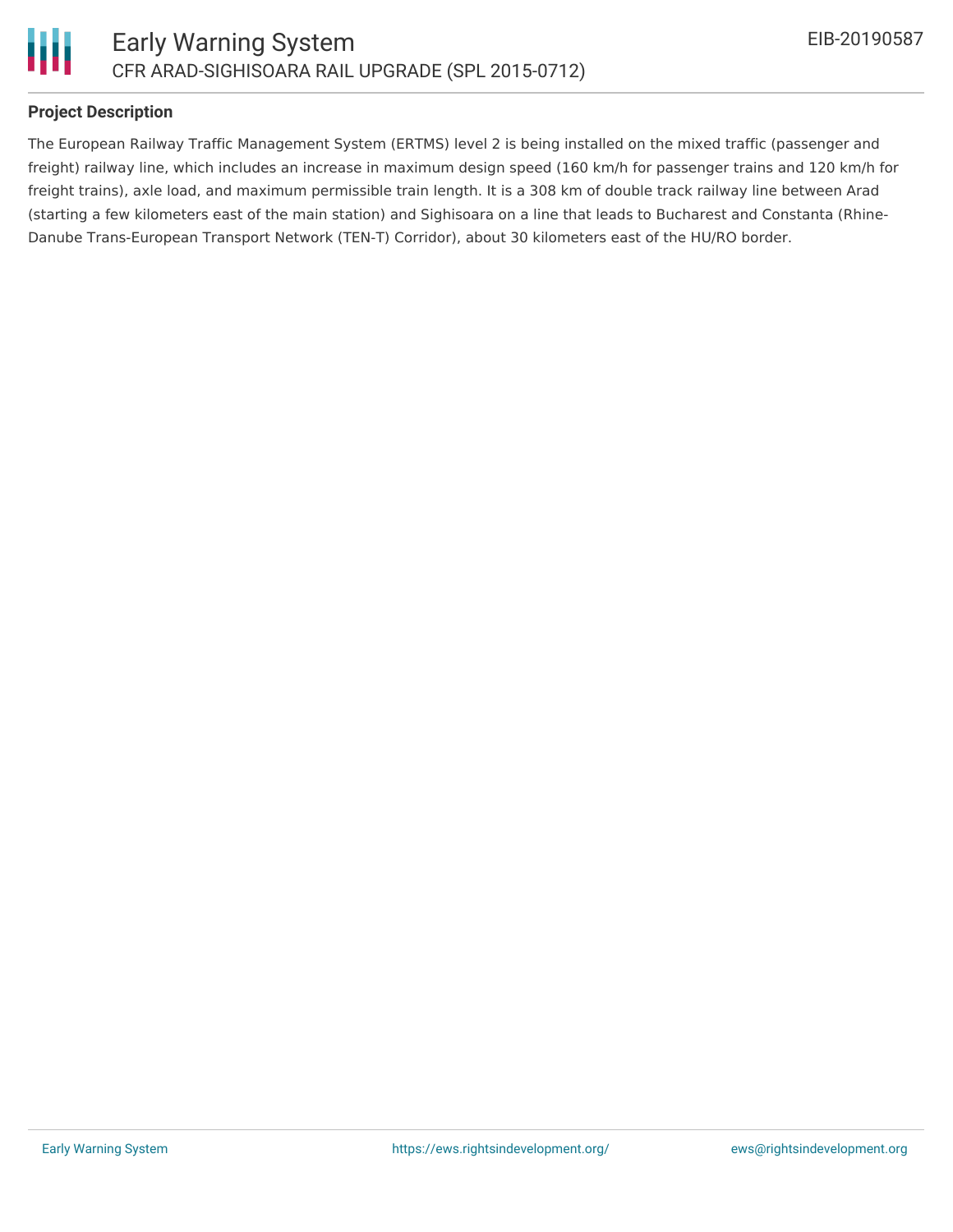

#### **Investment Description**

European Investment Bank (EIB)